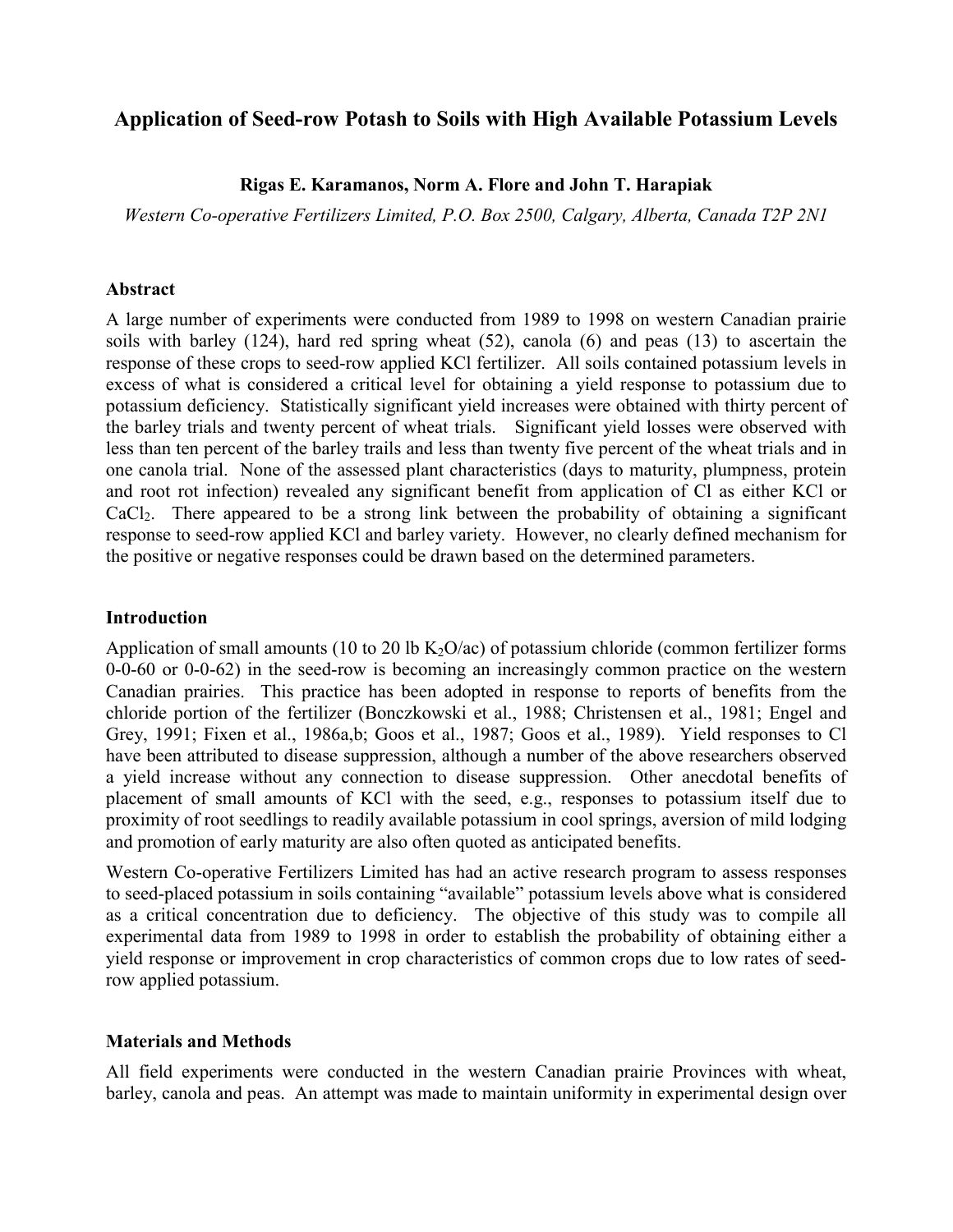the years. The experimental designs and number of experiments for each crop are included in Tables 1 through 4.

|                | Design Brief Description                                                           | <b>Barley</b><br>No. of<br>experi-<br>ments | Wheat<br>No. of<br>experi-<br>ments | Canola<br>No. of<br>experi-<br>ments | Peas<br>No. of<br>experi-<br>ments |
|----------------|------------------------------------------------------------------------------------|---------------------------------------------|-------------------------------------|--------------------------------------|------------------------------------|
| $\mathbf{1}$   | Treatments: Control and KCl                                                        | 90                                          |                                     |                                      |                                    |
|                | Fertilizer rates: N banded at three rates 0, 54 and 81                             |                                             |                                     |                                      |                                    |
|                | lb/acre, $P_2O_5$ applied both as seed-row at a rate of 13                         |                                             |                                     |                                      |                                    |
|                | lb/acre and band at a rate of 27 lb/acre and $K_2O$ seed-row                       |                                             |                                     |                                      |                                    |
|                | applied at two rates of 0 and 27 lb/acre                                           |                                             |                                     |                                      |                                    |
|                | Observations: Yield, Protein, Plumpness and Days to                                |                                             |                                     |                                      |                                    |
|                | Maturity                                                                           |                                             |                                     |                                      |                                    |
| $\overline{2}$ | Treatments: Control and KCl                                                        | 11                                          | 31                                  |                                      | 13                                 |
|                | Fertilizer rates: N banded, $P_2O_5$ seed-row applied at one                       |                                             |                                     |                                      |                                    |
|                | rate of 27 lb/acre and $K_2O$ seed-row applied at two rates of                     |                                             |                                     |                                      |                                    |
|                | 0 and 27 lb/acre                                                                   |                                             |                                     |                                      |                                    |
|                | Observations: Yield and Days to Maturity                                           |                                             |                                     |                                      |                                    |
| 3              | Treatments: Control and KCl                                                        | 3                                           | $\overline{2}$                      |                                      |                                    |
|                | Fertilizer rates: N seed-placed as urea at four rates of 0, 13,                    |                                             |                                     |                                      |                                    |
|                | 27 and 40 lb/acre, $P_2O_5$ seed-row applied at one rate of 27                     |                                             |                                     |                                      |                                    |
|                | lb/acre and $K_2O$ seed-row applied at three rates of 0, 13                        |                                             |                                     |                                      |                                    |
|                | and 27 lb/acre.                                                                    |                                             |                                     |                                      |                                    |
|                | Observations: Yield and Days to Maturity                                           |                                             |                                     |                                      |                                    |
| $\overline{4}$ | Treatments: Control, KCl, K <sub>2</sub> SO <sub>4</sub> and CaCl <sub>2</sub>     | 10                                          | 17                                  | $\mathbf{1}$                         |                                    |
|                | Fertilizer rates: N banded, $P_2O_5$ seed-row applied at one                       |                                             |                                     |                                      |                                    |
|                | rate of 27 lb/acre and $K_2O$ seed-row applied at two rates of<br>0 and 27 lb/acre |                                             |                                     |                                      |                                    |
|                | Parameters measured: Yield and Percentage Root Rot                                 |                                             |                                     |                                      |                                    |
| 5              | Treatments: Control and KCl                                                        | 9                                           | $\overline{2}$                      | 5                                    |                                    |
|                | Fertilizer rates: N banded, $P_2O_5$ seed-row applied at one                       |                                             |                                     |                                      |                                    |
|                | rate of 27 lb/acre and $K_2O$ seed-row applied at three rates                      |                                             |                                     |                                      |                                    |
|                | of 0, 13 and 27 plus 40 (wheat and canola) lb/acre.                                |                                             |                                     |                                      |                                    |
|                | Observations: Yield, Protein, Plumpness and Days to                                |                                             |                                     |                                      |                                    |
|                | Maturity                                                                           |                                             |                                     |                                      |                                    |
|                | <b>TOTAL</b>                                                                       | 124                                         | 52                                  | 6                                    | 13                                 |

Table 1. Basic experimental designs followed for the study of seed-row applied potassium.

Fertilizer treatments were arranged in a randomized complete block design with six replicates. Individual plots were 6-ft x 40-ft and contained eight rows 9 in. wide. All experiments, other than the ones where urea was placed with the seed (Table 1 and 2), received a blanket application of banded nitrogen as urea at the soil testing recommended rate.

In seventeen of the experiments carried out with hard red spring wheat and thirteen carried out with barley, the impact of Cl was assessed by seed-row applying 20 lb Cl (27 lb K<sub>2</sub>O) per acre, either as KCl or CaCl<sub>2</sub> and 27 lb K<sub>2</sub>O as K<sub>2</sub>SO<sub>4</sub> (Tables 1 and 2).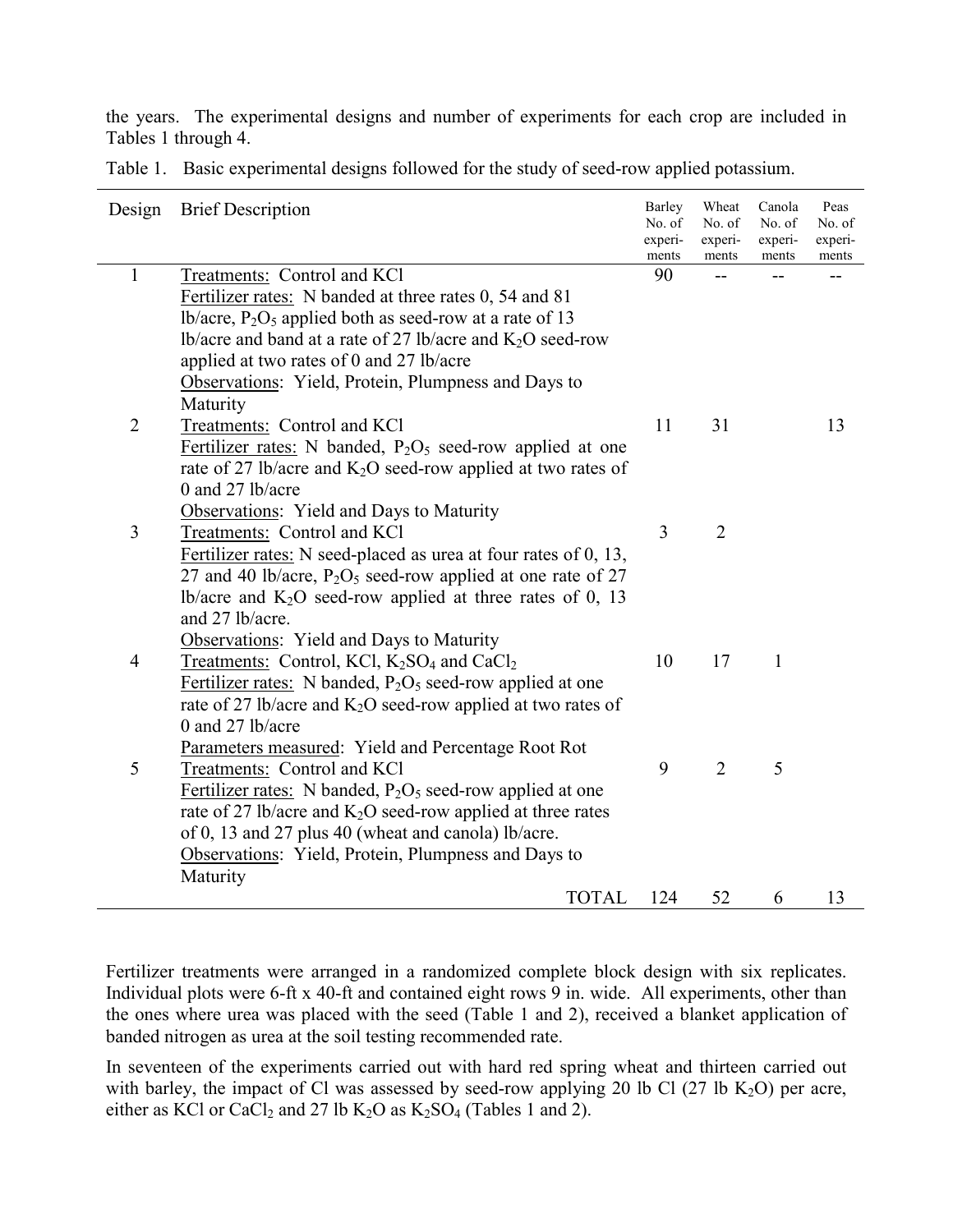At maturity, six rows were harvested with a Wintersteiger combine and a sub-sample was obtained and the seed moisture determined. Seed yields were corrected to 13.5 % moisture for hard red spring wheat and barley, 10 % moisture for canola and 16 % moisture for peas.

Soil samples were taken prior to seeding from 0-6 in., 6-12 in. and 12-24 in. depths and submitted for routine fertility analysis. Potassium was extracted by a modification of the Kelowna extract (Qian et al., 1994).

The data were subjected to analysis of variance (ANOVA) and ranked probability (deJong et al., 1987), where appropriate. Least significant difference (LSD at P=0.05) was used to separate treatment means.

# **Results and Discussion**

*Barley*

There were no statistical differences between the yields obtained by seed-row placement of 13 and 27 lb  $K_2O$ /acre applied as KCl in any of the twelve experiments (Designs 3 and 5, Table 1). Average yield for the control was 97.5 bu/acre and for the 13 and 27 lb  $K_2O$ /acre rates of application 98.4 and 98 bu/acre, respectively.

The ranked probability graph for barley is shown in Figure 1. According to this approach yield increases, which are defined as fertilized yield less check yield, were ranked from highest to lowest. Apparent yield increases and decreases were included in this ranking and significant yield increases were noted. Then the probability for each yield increase was plotted. This approach was also useful in determining the likelihood of obtaining economic returns from seed-row potassium application at 30 lb/acre. Although the probability of obtaining a yield increase to seed-row placed potassium was just under 60% and the breakeven point was at just over 40%, statistically significant yield increases started appearing at 30% probability (Figure 1).

An attempt was made to identify the cause of this apparent benefit by examining the ranked probability based on year of experiment (thus weather conditions), soil type, previous crop (barley, wheat, canola or peas) and barley variety. There were no apparent differences based on the crop year, soil type or previous crop (data not shown). The latter was especially surprising, as disease pressure tends to increase in a continuous cereal rotation. However, there were some distinct differences in yield responses of different varieties. Harrington (Figure 2) and B1602 (data not shown) showed proportionally greater probability (>40 %) for providing an economic yield increase, whereas B1215 in all but one case showed a yield decrease (Figure 3). A number of other varieties, such as Brier, Lacombe, Leduc, Manley and Stander produced inconclusive results.

In only less than 3% of the experiments was there a gain of one day in the Days to Maturity and in only less than 5% of the experiments was there a significant decrease in grain protein by one percentage. There were no significant increases in grain protein. Similarly, there was no apparent benefit in improvement of kernel plumpness, which is usually defined as desirable at levels greater than  $85\%$  (Figure 4).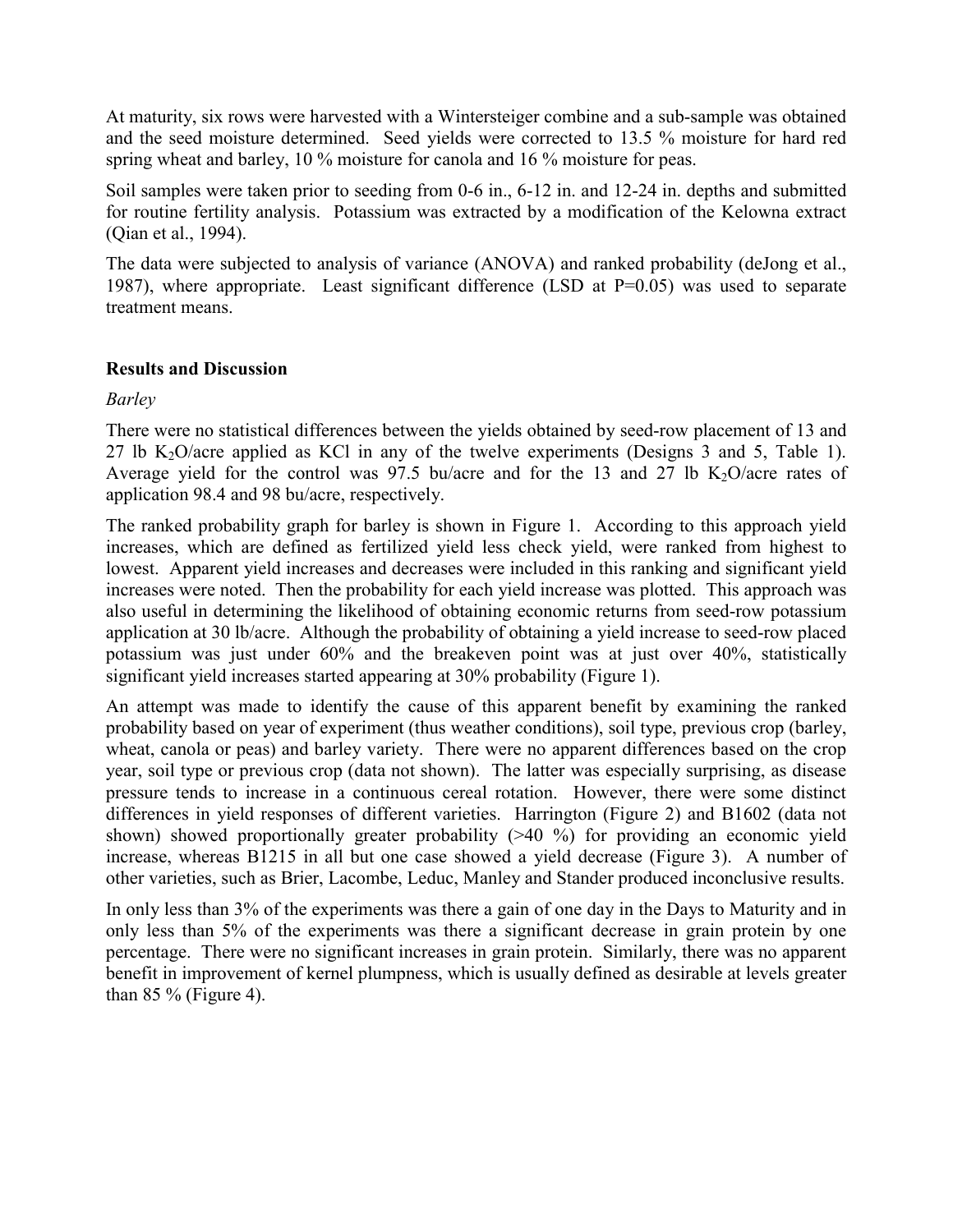

Figure 1. Probability of obtaining a yield increase of barley to seed-row applied 27 lb  $K_2O/acre$ . Dotted line represents break even point at CAN\$180 per tonne of 0-0-60 and \$125 per tonne of barley.



Figure 3. Probability of obtaining a yield increase of B1215 barley to seedrow applied 27 lb  $K_2O/\text{acre}$ . Dotted line represents break even point at CAN\$180 per tonne of 0- 0-60 and \$125 per tonne of barley.



Figure 2. Probability of obtaining a yield increase of Harrington barley to seed-row applied 27 lb  $K_2O/(\text{acc})$ . Dotted line represents break even point at CAN\$180 per tonne of 0- 0-60 and \$125 per tonne of barley.



Figure 4. Effect of seed-row applied potassium on the kernel plumpness of malting type barley. Dotted line at 85 % plumpness represents desirable limit;  $\blacksquare$  represent a change in plumpness that resulted in improvement.

In only less than 3% of the experiments was there a gain of one day in the Days to Maturity and in only less than 5% of the experiments was there a significant decrease in grain protein by one percentage. There were no significant increases in grain protein. Similarly, there was no apparent benefit in improvement of kernel plumpness, which is usually defined as desirable at levels greater than  $85\%$  (Figure 4).

#### *Wheat*

The ranked probability graph for wheat is shown in Figure 5. The probability of obtaining a yield increase to seed-row placed potassium was 50% and the breakeven point was at just over 30%, statistically significant yield increases started appearing at 20% probability.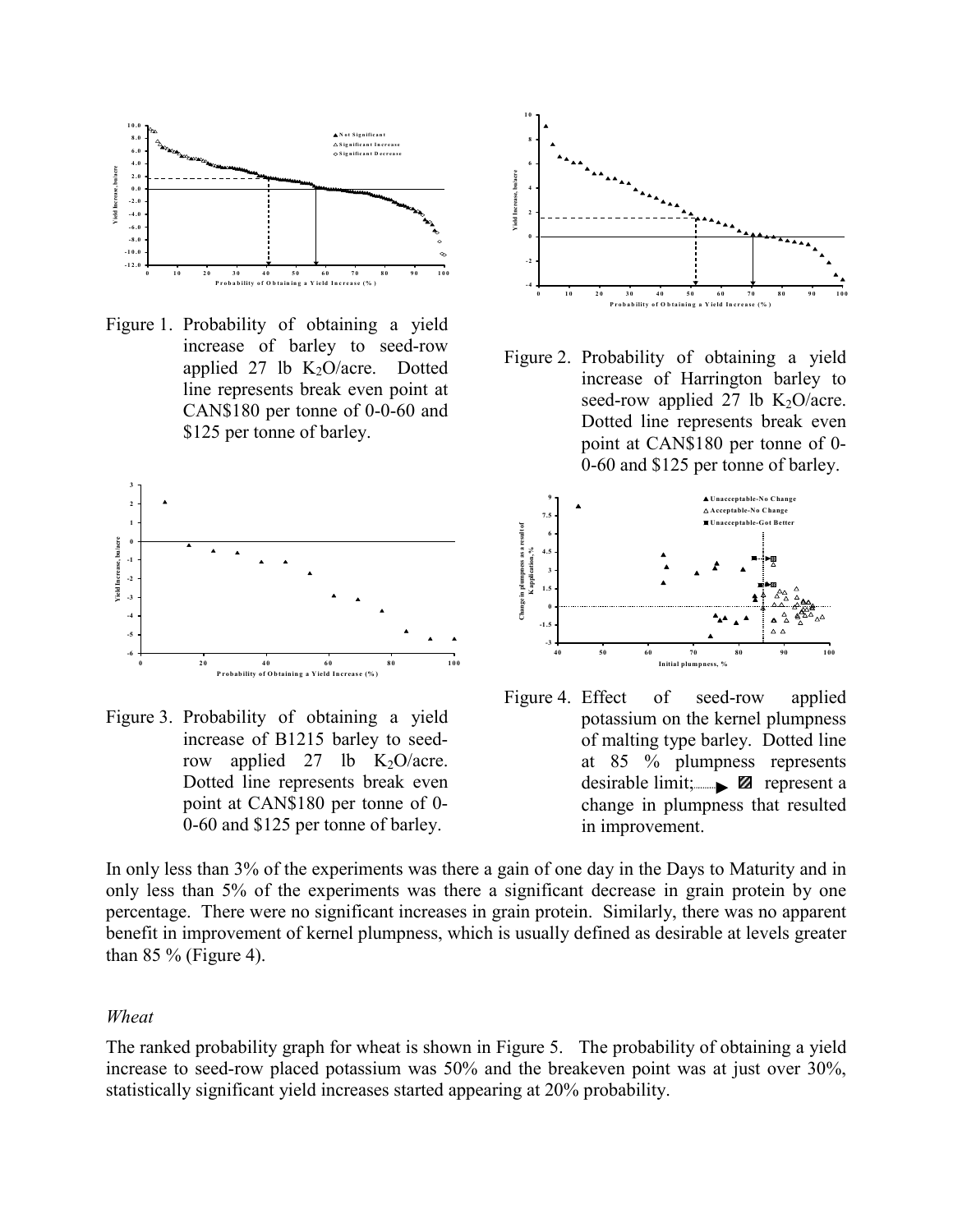There were no apparent differences based on the crop year, soil type or previous crop or variety of wheat (data not shown).

Yield responses to the two different carriers of Cl and K were significant in three out of the seventeen experiments with hard red spring wheat (Figure 6) and in none of the barley experiments (Figure 7). The responses were unrelated to Cl levels in the soil. There were no significant differences in the root rot infection of the various treatments.



Figure 5. Probability of obtaining a yield increase of hard red spring wheat to seed-row applied 27 lb K<sub>2</sub>O/acre. Dotted line represents break even point at CAN\$180 per tonne of 0-0-60 and \$210 per tonne of wheat.



Figure 7. Relationship between the yield of hard red spring wheat that received 27 lb of K (20 lb Cl) as either KCl or  $K_2SO_4$  or 20 lb Cl as  $CaCl_2$  per acre and the control yield.



Figure 8. Relationship between the yield of barley that received 27 lb of K (20 lb Cl) as either KCl or  $K_2SO_4$  or 20 lb Cl as  $CaCl<sub>2</sub>$  per acre and the control yield.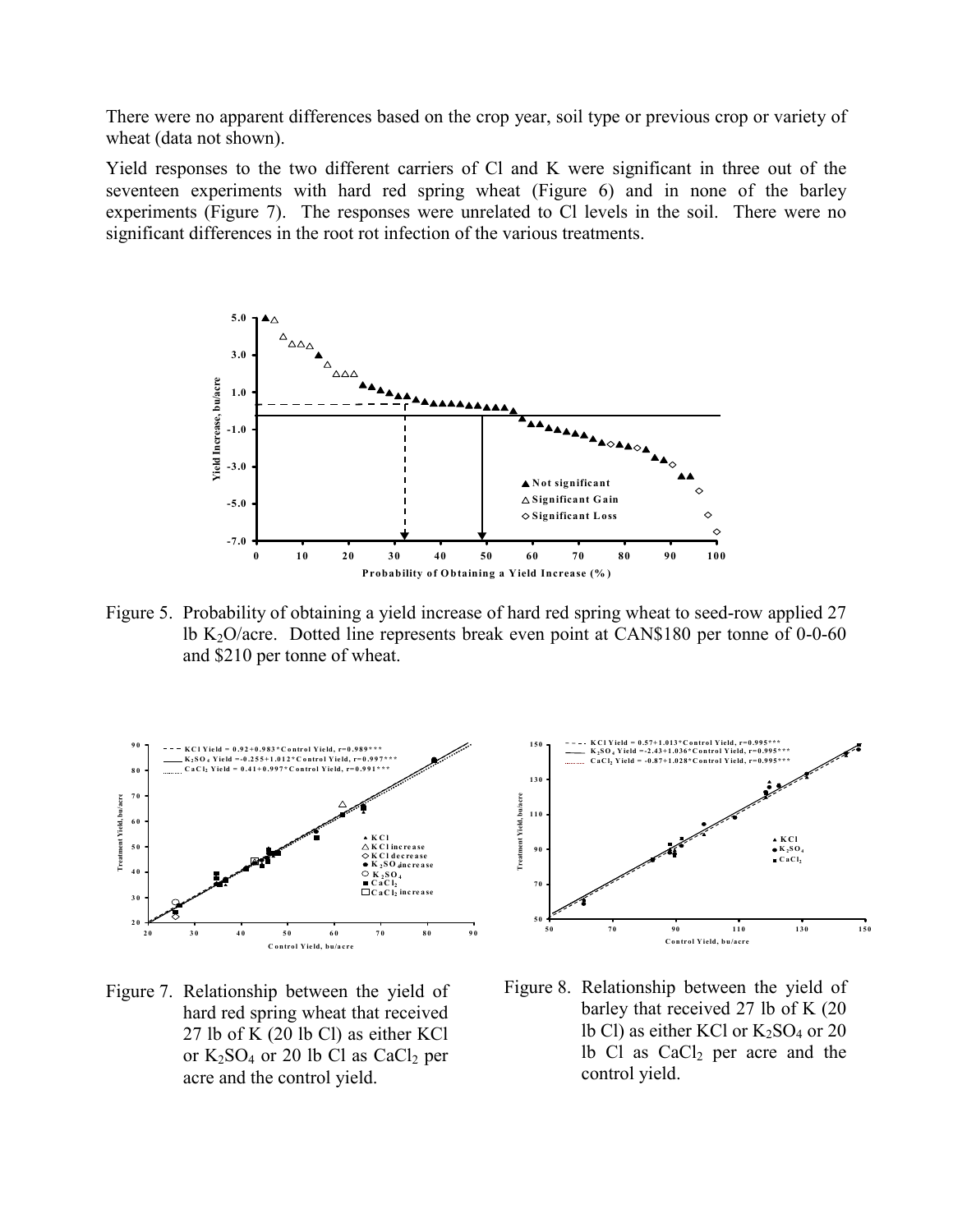### *Canola and Peas*

No significant yield increases were obtained with seed-row applied KCl to either canola or peas. In one of the six experiments with canola a significant reduction was obtained with the three fertilizer forms (KCl, CaCl<sub>2</sub> and K<sub>2</sub>SO<sub>4</sub>) suggesting that under the conditions of the experiment applied rates were toxic to the canola seedlings.

## **Conclusion**

Certain barley varieties grown on western Canadian prairie soils containing high "available" potassium levels do respond to seed-row applied KCl every two to three out of five years. We were unable to associate this response with soil Cl levels, root rot infection, crop year, soil type or previous crop. This type of response was a less likely with hard red spring wheat (less than two out of five years) and unlikely with canola and field pea. We were also unable to establish a benefit of seed-row KCl placement on decreasing days to maturity and grain protein or increasing plumpness of malting type barley. A general guideline nomograph based on varying prices of barley and potassium fertilizer (actual lb of  $K_2O$ ) is provided in Figure 9.

### **References**

- Bonczkowski, L.C., R.E. Lamond and D.A. Whitney. 1988. Effects of chloride rates and sources on winter wheat in Kansas. 18<sup>th</sup> North Central Extension-Industry Soil Fertility Workshop. Nov. 9-10, 1988.
- Christensen, N.W., R.G. Taylor, T.L. Jackson and B.L. Mitchell. 1981. Chloride effects on water potentials and yield of winter wheat infected with take-all root rot. Agron. J., 73:1053-1058.
- DeJong, E., L. Cowell, P. Flaten, N. Livingston. and C. van Kessel. 1987. Innovative acres 1987 report. Publication No. M86, Saskatchewan Institute of Pedology, University of Saskatchewan, Saskatoon, SK.
- Engel, R.E. and W.E. Grey. 1991. Chloride fertilizer effects on winter wheat inoculated with *Fusarium culmorum*. Agron. J. 83:204-208.
- Fixen, P.E., J.R. Gelderman, J.R. Gerwing and F.A. Cholick. 1986a. Response of spring wheat, barley and oats to chloride in potassium chloride fertilizers. Agron. J. 78:664-668.
- Fixen, P.E., G.W. Buchenau, R.H. Gelderman, T.E. Schumacher, J.R. Gerwing, F.A. Cholick and B.G Farber. 1986b. Influence of soil and applied chloride on several wheat parameters. Agron. J. 78:736-740.
- Goos, R.J., B.E. Johnson and B.M . Holmes. 1987. Effect of chloride potassium chloride fertilization on two barley cultivars differing in common root rot reaction. Can. J. Plant Sci. 67:395-401.
- Goos, R.J., B.E. Johnson and R.W. Stack. 1989. Effect of potassium chloride, imazalil and method of imazalil application on barley infected with common root rot. Can. J. Plant Sci. 69:437-444.
- Qian, P., J.J. Schoenau and R.E Karamanos. 1994. Simultaneous extraction of available phosphorus and potassium with a new soi test: A modification of Kelowna extraction. Commun. Soil Sci. Plant Anal. 25:627-635.